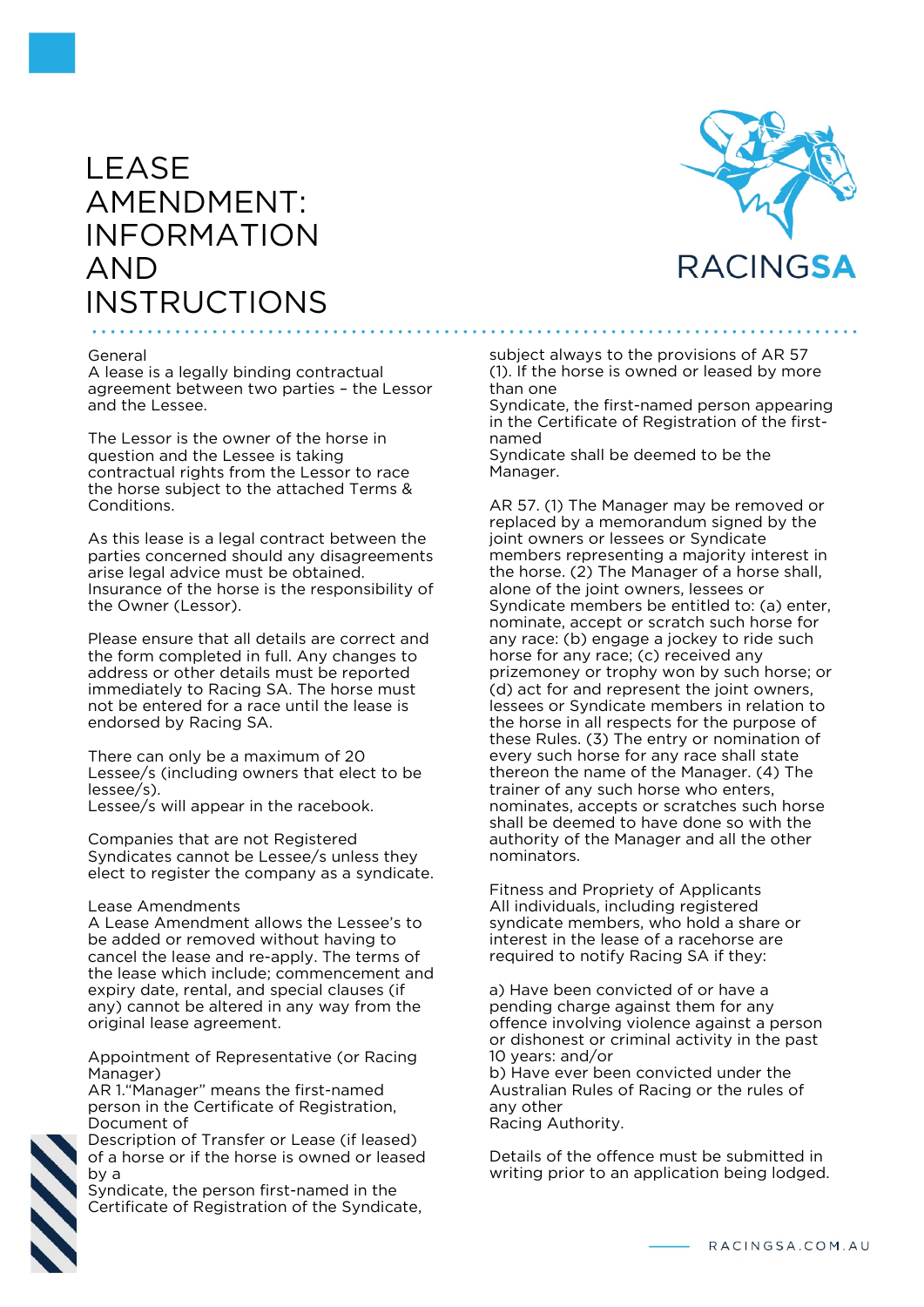This information will be assessed for a final determination on the suitability of the applicant becoming a registered lessee. If an individual neglects or fails to truthfully respond to these questions, this application and any other application concerning the individual may be refused or cancelled or other penalties incurred.

### Rules of Racing

As a condition of acceptance of a Lease of a Racehorse Application, all owners noted on the form must familiarise themselves with and agree to be bound by the Rules of Racing, both local and Australian as amended from time to time. The Australian and Local Rules of Racing can be viewed at [www.racingsa.com.au](http://www.theracessa.com.au/)

Privacy and Personal Information

#### Your Personal Information

The personal information collected on this form which is required to complete your application includes your name, birth date, address, contact details, email, mobile GST status, and bank account details.

This information is required to:

- identify you
- assess your eligibility as a lessee
- facilitate the administration of racing
- •communicate with you
- enable payment of prize money

Where information is not provided your application may be refused or delayed until the required information is provided.

How your personal information is used The information collected about you will be shared with the PRA in each state and territory of Australia in order to:

• enable PRAs to fulfil their regulatory responsibilities

• promote and protect the integrity of the sport to ensure compliance with the Rules of Racing

• communicate with you

Personal information may be disclosed to third parties such as government enforcement agencies, appeal bodies, race clubs, the Australian Stud Book, wagering service providers and international racing bodies or other authorities as required, but only for one or more of the purposes described above or if Racing SA believes that the disclosure is reasonably necessary for law enforcement either by or on behalf of an enforcement body or the disclosure is authorised or required by law. Names of horse owners are publicly available on certain websites and may also appear in race field lists, race books, form guides and similar publications where appropriate.

Access to Information You can access and request changes to the information held about you by contacting Racing SA.

Assignment and Licence.

Due to the essential role that RA plays in administering, promoting and reporting on thoroughbred horse racing, as well as providing racing materials, Racing Australia (RA) must be able freely to use all intellectual property rights (including but not limited to copyright) that may subsist in the name, image, jockey silks and other indicia associated with this horse.

In order to allow RA to use these intellectual property rights without impediment, as a condition of the horse's registration, you agree that RA owns all right, title or interest (including but not limited to copyright, goodwill and reputation) in the name, image, jockey silks or other indicia associated with that horse, whether existing before or after you sign this form. To the extent that you own any such intellectual property rights by force of law, you must assign them to RA.

You must also undertake to RA that you will not apply to register as a trade mark any such indicia or do anything that will or may adversely affect or otherwise limit the ability of RA, the principal racing authorities or race clubs to administer, promote or report on thoroughbred racing (or authorise any other person to do so). You may request permission from RA to register a trade mark associated with the horse, and RA may accept or reject your request in its absolute discretion and subject to any conditions it deems necessary or desirable.

In exchange for the agreement, assignment and undertakings, upon registration of the horse RA will grant to you a non-exclusive, royalty-free and non-transferable licence to (a) use the name, image, jockey silks and other indicia associated with the horse where RA owns the intellectual property in such indicia for any purpose related to racing, training, promoting and otherwise dealing with the horse, including merchandising; and (b) sub-license the same to any other person.

Declaring your GST Status Lessees are required to indicate their GST status in relation to their horse racing activity for taxation purposes. If a declaration is not made, a 46.5% withholding tax will be deducted from the total prize money.

When do I supply an ABN? If you are registering a horse in the name of a company, firm or stud, the company firm or stud must be registered as a syndicate

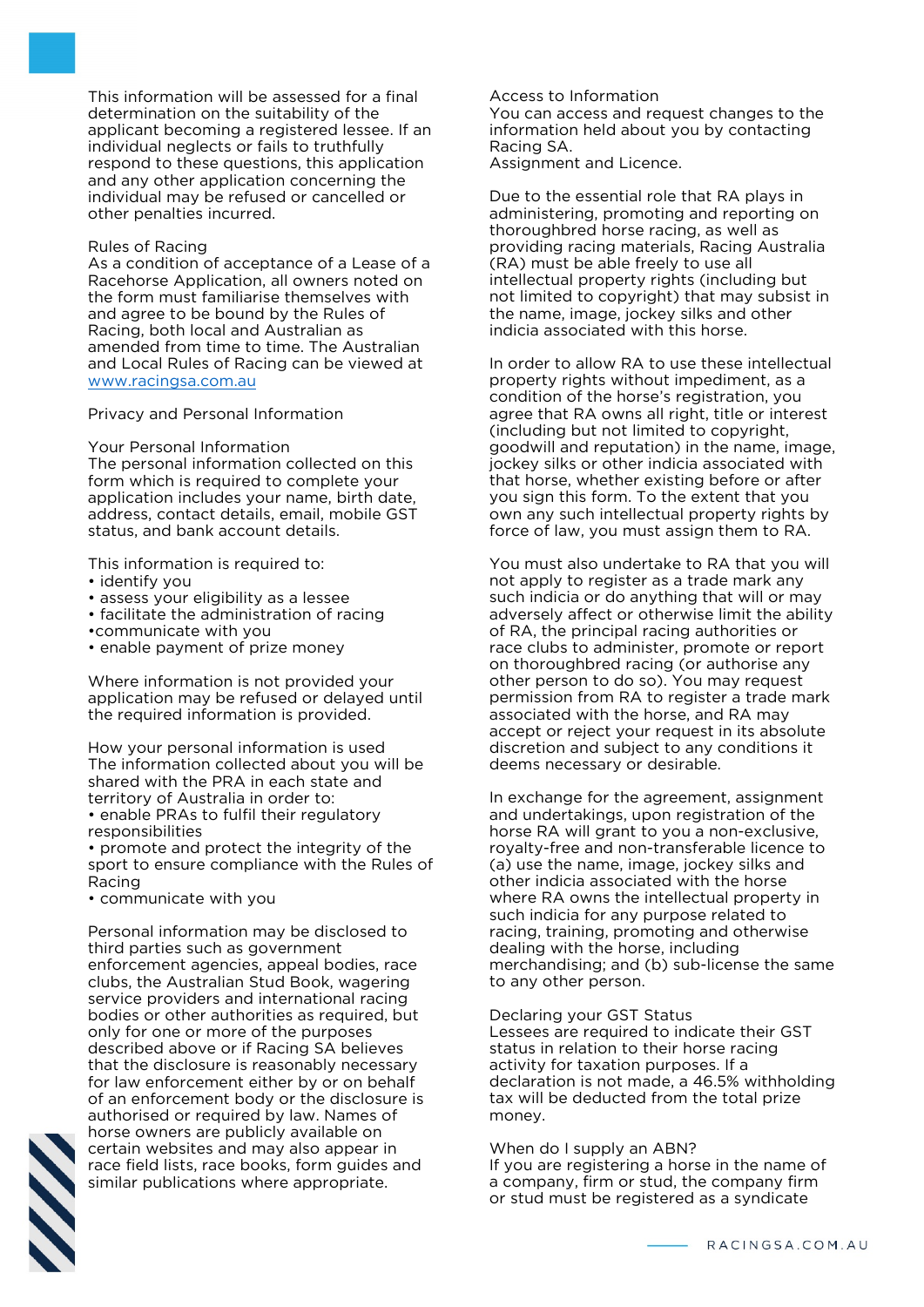with a PRA, and the horse must be leased to an eligible party for racing purposes. Only under these circumstances can an owner's horse racing activities provided they are conducted as an enterprise and the enterprise is registered for goods and services tax the owner can quote the ABN of that enterprise.

If an owner's horse racing activity is conducted as a private recreational pursuit or hobby, an ABN cannot be provided and you must declare yourself as a hobbyist. You can only quote an ABN if the ABN is for an enterprise that is racing horses as part of that enterprise.

Individual members of a registered syndicate must not provide their own ABN. The syndicate must be registered for GST and provide an ABN.

What happens if you quote an ABN for a business that is not involved in horse racing activities?

If you quote an ABN for an enterprise whose activities do not include racing horses, you will be making a false or misleading statement which is an offence under taxation law.

If incorrect ABN information has been provided on a previous application, contact the PRA in your state or territory.

Tax Invoices

Where an owner or entity is GST registered, the following agreement is given:

• The recipient may issue tax invoices in respect of the specified supplies:

• The supplier will not issue tax invoices in respect of those supplies:

• The supplier acknowledges that it is registered when it enters into the agreement and that it will notify the recipient if it ceases to be registered:

• The recipient acknowledges that it is registered when it enters into the agreement and that it will notify the supplier if it ceases to be registered.

Where can I get more information? For more information about GST in relation to prize money, contact the Racing SA Stakes Payments Department.

For information about whether or not your horse racing activity constitutes an enterprise and should be registered for GST, please seek your own advice by contacting the Australian Taxation Office.

Fees and Payment Options Payment of the Lease Amendment fee of \$55 can be made by either cash, cheque, money order or credit card. Cheques and money orders are to be made payable to Racing SA. Please note we only accept the following credit cards for payment; Visa Card or Mastercard. Return completed forms and fee to: Racing SA

GPO Box 2646 ADELAIDE SA 5001 Email [transfers@racingsa.com.au](mailto:transfers@theracessa.com.au)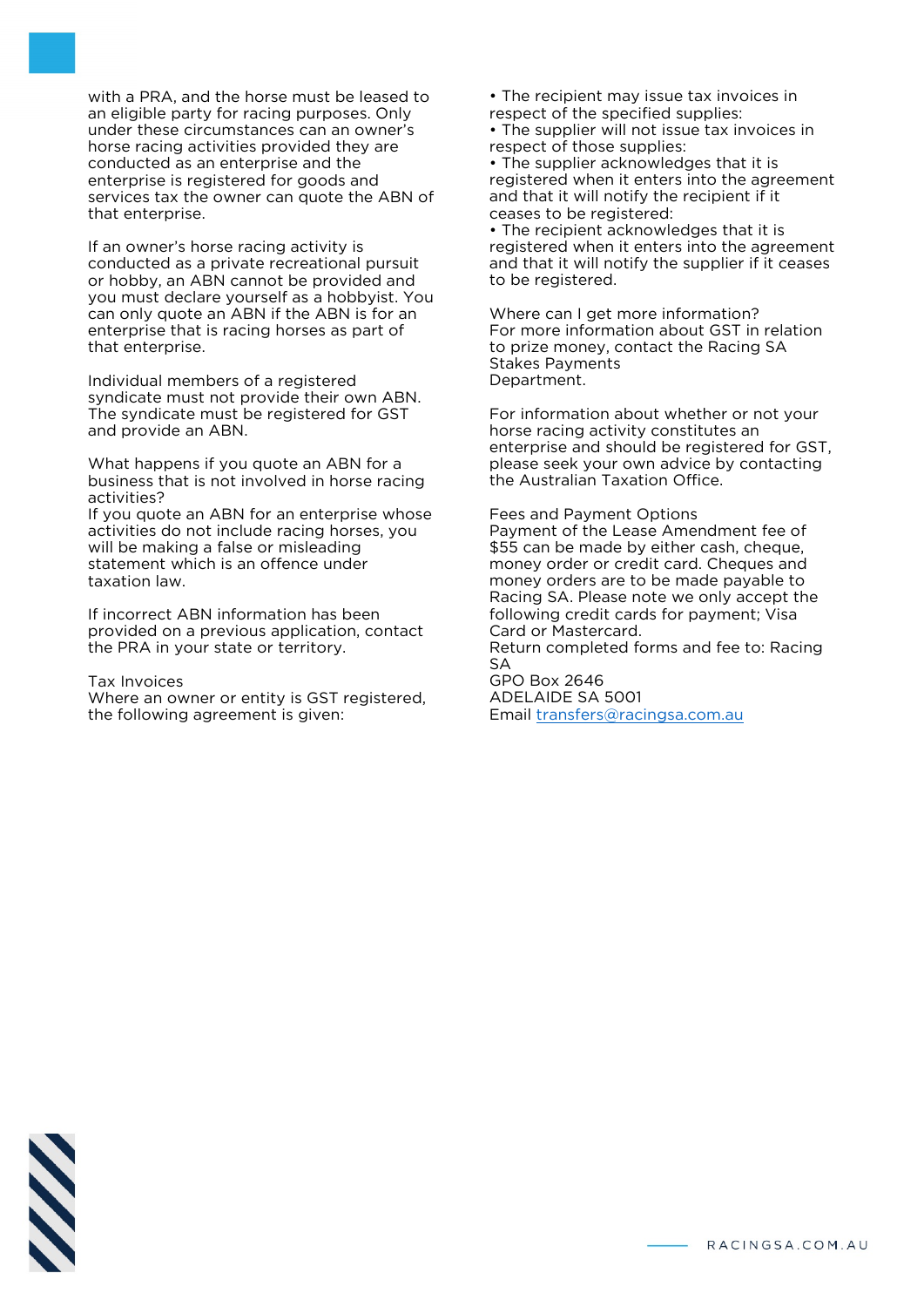## LEASE AMENDMENT

| Horse Name |                         |
|------------|-------------------------|
|            |                         |
| Dam        | Foaling<br>۱ລ†բ<br>nare |

This amendment made \_\_\_\_\_/\_\_\_\_\_/\_\_\_\_\_\_\_\_ between the following person/s hereinafter called the Lessor/s (owners/s) and the Lessee/s. Whereby the original Lease conditions, including the term, rental and special clauses (if any) remain unchanged, and the Lessee/s are altered as follows:

## Managing Lessor (Owner)

As Managing Lessor (Owner) I, \_\_\_\_\_\_\_\_\_\_\_\_\_\_\_\_\_\_\_\_\_\_\_\_\_\_\_\_\_\_\_\_\_\_\_\_, acknowledge the details of the Lease Amendment below to be true and correct and confirm I have notified all current owners of the Lease Amendment(s) stated on these forms.

Signature Managing Lessor\_

Date  $\_\_\_\_\_\_\_\_\_\_\$ 

## Managing Lessee

As Managing Lessee I, Letter Managing Lessee I, 2004, 2006, 2007, 2008, 2007, 2014 the Lease Amendment below to be true and correct and confirm I have notified all remaining Lessee (being those Lessees who are neither relinquishing nor acquiring a share in the horse), if any, of the Lease Amendment(s) stated on those forms.

Signature Managing Lessor

Outgoing Lessee(s)

Only each Lessee relinquishing their share, or part thereof, in this horse must sign the section below. The Managing Lessee may sign the declaration above on behalf of those remaining Lessees whose share percentage remains unchanged. Where a Lessee is changing their share, they must also complete the appropriate incoming Lease Amendment page following, noting their new share percentage. The Registrar or Deputy Registrar may refuse the Lease Amendment at their discretion if all outgoing Lessees have not signed and the reason is not acceptable to the Registrar/Deputy Registrar.

|        | Print Name | Signature | <b>Witness Name</b> | Witness Signature |
|--------|------------|-----------|---------------------|-------------------|
| Lessor |            |           |                     |                   |
|        |            |           |                     |                   |
| Lessor |            |           |                     |                   |
|        |            |           |                     |                   |
| Lessor |            |           |                     |                   |
|        |            |           |                     |                   |
| Lessor |            |           |                     |                   |
|        |            |           |                     |                   |
| Lessor |            |           |                     |                   |
|        |            |           |                     |                   |
| Lessor |            |           |                     |                   |
|        |            |           |                     |                   |
| Lessor |            |           |                     |                   |
|        |            |           |                     |                   |

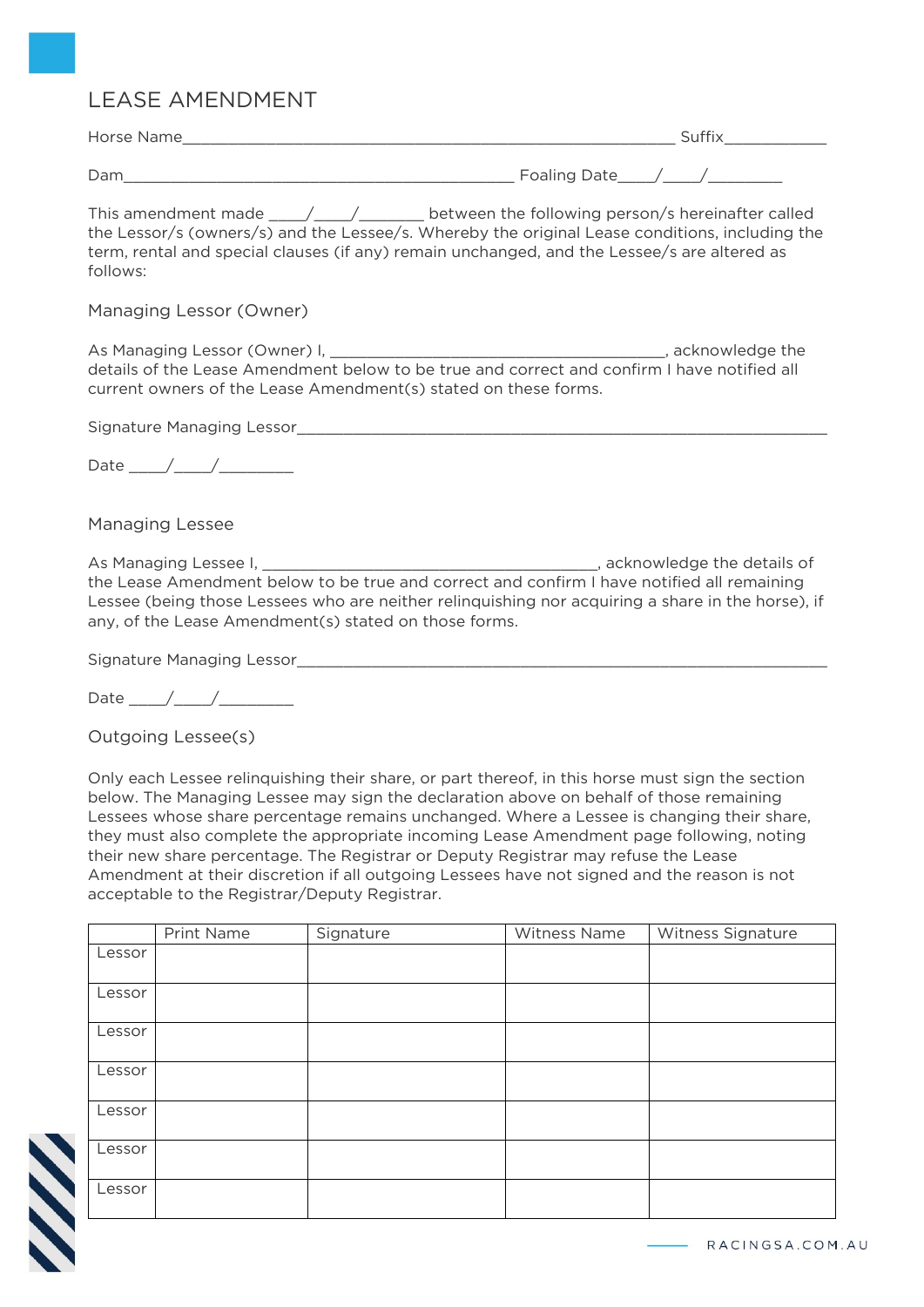| Lessor |  |  |
|--------|--|--|
| Lessor |  |  |
| Lessor |  |  |

## Payment Details

Please pay by Credit Card or attach a Cheque or Money Order made payable to Racing SA

MasterCard or Visa \_\_\_\_\_\_/\_\_\_\_\_\_/\_\_\_\_\_\_/\_\_\_\_\_\_

Expiry Date: \_\_\_\_\_/\_\_\_\_\_\_

CVN:

Cardholder's Name:

Amount:

Lease Fee: \$55

Office Use Only

Date Receipted:

Amount Paid:

Endorsed by:

Registration Number:

Endorsed on (Date):

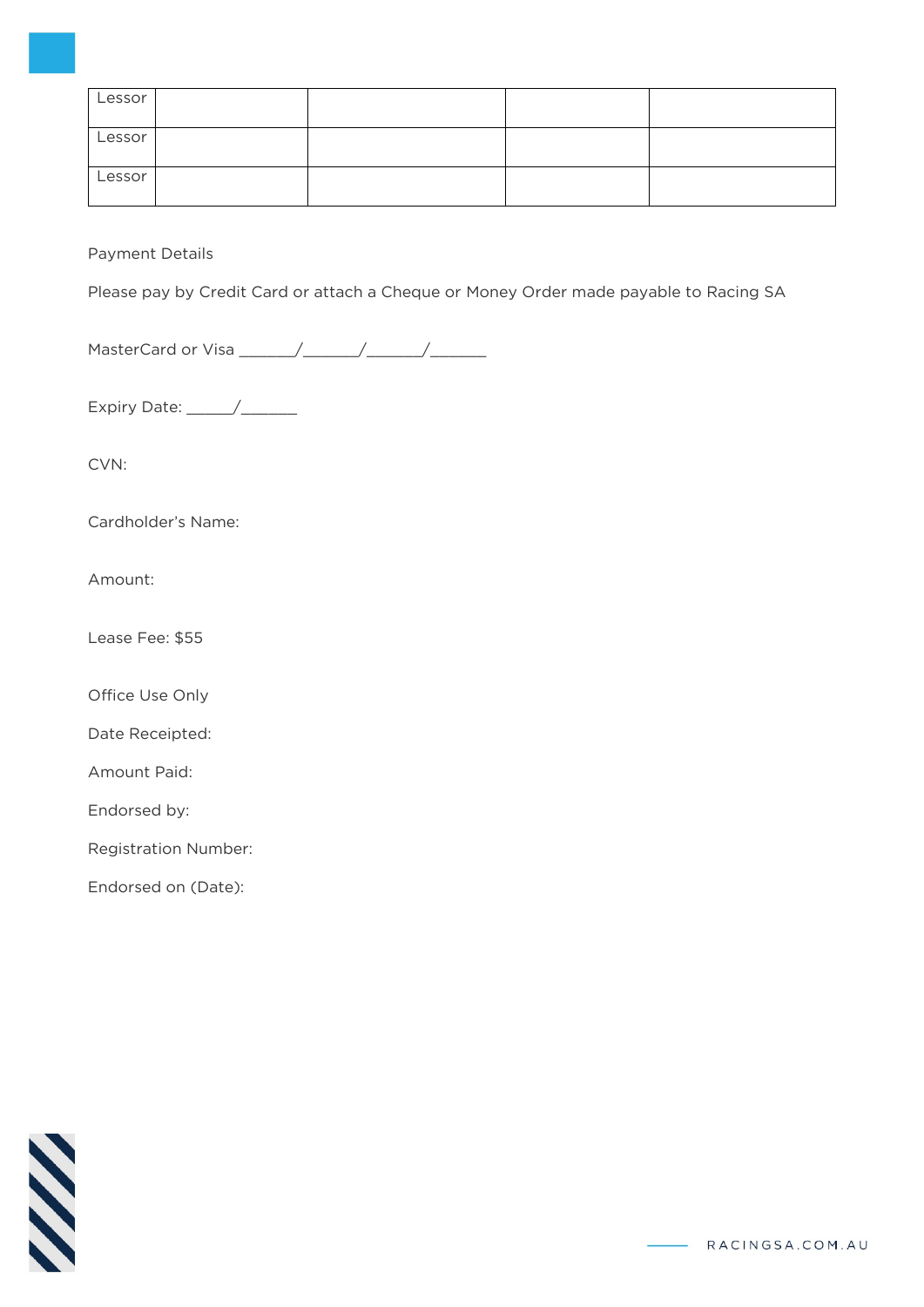# LEASE AMENDMENT

## New Managing Lessee Details (if applicable)

Only to be completed when the Managing Lessee is changing, or where the share percentage of the existing Managing Lessee is changing in any way.)

All fields in the relevant parts of the form are required to complete your application. Where information is not provided your application may be refused and or delayed. Please complete all relevant details using BLOCK letters and black or blue pen.

| Horse Name                                                                                                                   |                                                                                                                                                                                                                                | Suffix               |  |  |  |  |  |  |
|------------------------------------------------------------------------------------------------------------------------------|--------------------------------------------------------------------------------------------------------------------------------------------------------------------------------------------------------------------------------|----------------------|--|--|--|--|--|--|
|                                                                                                                              |                                                                                                                                                                                                                                |                      |  |  |  |  |  |  |
| Dam                                                                                                                          |                                                                                                                                                                                                                                | <b>Foaling Date</b>  |  |  |  |  |  |  |
| If the Certificate of Lease Endorsement is not to be forwarded to the Manager, please supply<br>delivery instructions below: |                                                                                                                                                                                                                                |                      |  |  |  |  |  |  |
|                                                                                                                              | Recipient Name and the contract of the contract of the contract of the contract of the contract of the contract of the contract of the contract of the contract of the contract of the contract of the contract of the contrac |                      |  |  |  |  |  |  |
| Email                                                                                                                        | and the control of the control of the control of the control of the control of the control of the control of the                                                                                                               |                      |  |  |  |  |  |  |
|                                                                                                                              | Manager (Lessee 1) Treated as Manager (Subject to AR57)                                                                                                                                                                        |                      |  |  |  |  |  |  |
| Please circle:                                                                                                               | <b>Individual Owner</b>                                                                                                                                                                                                        | Registered Syndicate |  |  |  |  |  |  |
| requested below)                                                                                                             | (When completing this section you are required to provide ALL the information                                                                                                                                                  |                      |  |  |  |  |  |  |
| Date of Birth $\_\_\_\_\_\_\_\_\_\_\_\_\_\$                                                                                  |                                                                                                                                                                                                                                |                      |  |  |  |  |  |  |
| Mrs<br>Miss Ms Other<br>Mr                                                                                                   |                                                                                                                                                                                                                                |                      |  |  |  |  |  |  |
| Surname of Lessee/Registered Syndicate Name                                                                                  |                                                                                                                                                                                                                                |                      |  |  |  |  |  |  |
| Given Names of Lessee/Full Name of Registered Syndicate Manager                                                              |                                                                                                                                                                                                                                |                      |  |  |  |  |  |  |
|                                                                                                                              |                                                                                                                                                                                                                                |                      |  |  |  |  |  |  |

Postal Address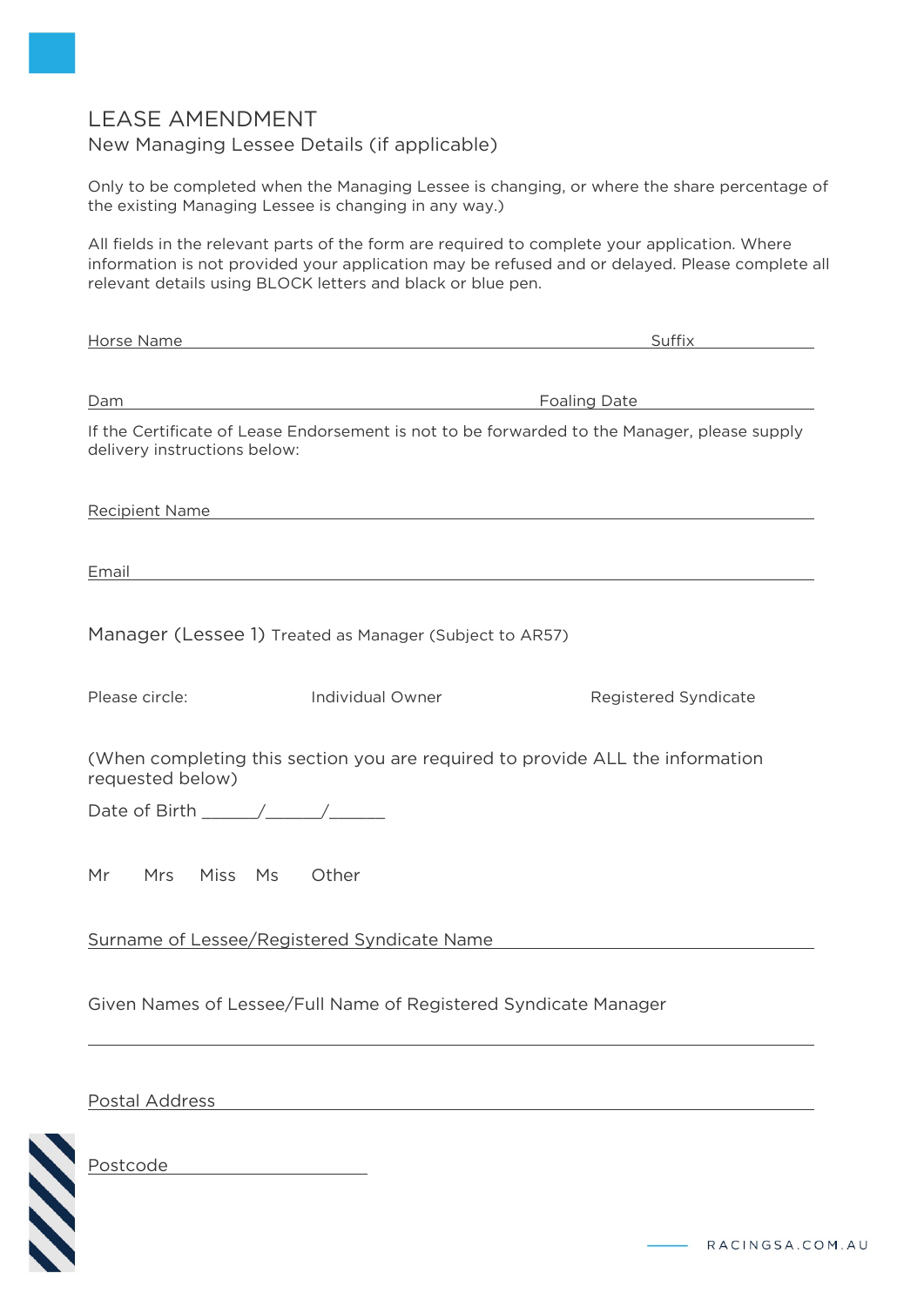| Daytime Phone |  |
|---------------|--|
|               |  |

| Mobile                                                                                                                                                                                                                                                                                                                                                                                                                                                                                                                                                                                                                                                                                                                                                                                        |                       |                                                                                                                                                                                                                                                                                                                                                                                                                 |
|-----------------------------------------------------------------------------------------------------------------------------------------------------------------------------------------------------------------------------------------------------------------------------------------------------------------------------------------------------------------------------------------------------------------------------------------------------------------------------------------------------------------------------------------------------------------------------------------------------------------------------------------------------------------------------------------------------------------------------------------------------------------------------------------------|-----------------------|-----------------------------------------------------------------------------------------------------------------------------------------------------------------------------------------------------------------------------------------------------------------------------------------------------------------------------------------------------------------------------------------------------------------|
| Email                                                                                                                                                                                                                                                                                                                                                                                                                                                                                                                                                                                                                                                                                                                                                                                         |                       |                                                                                                                                                                                                                                                                                                                                                                                                                 |
| <b>Bank Details</b><br><b>Account Name</b>                                                                                                                                                                                                                                                                                                                                                                                                                                                                                                                                                                                                                                                                                                                                                    |                       |                                                                                                                                                                                                                                                                                                                                                                                                                 |
| <b>BSB</b>                                                                                                                                                                                                                                                                                                                                                                                                                                                                                                                                                                                                                                                                                                                                                                                    | <b>Account Number</b> |                                                                                                                                                                                                                                                                                                                                                                                                                 |
| Declare your GST status<br>When do I supply an ABN?<br>If you are registering a horse in the name of a<br>company, firm or stud, the company firm or stud<br>must be registered as a syndicate with a PRA, or the<br>horse must be leased to an eligible party for racing<br>purposes. Only under these circumstances can an<br>owner's horse racing activities provided they are<br>conducted as an enterprise and the enterprise is<br>registered for goods and services tax the owner can<br>quote the ABN of that enterprise.<br>If an owner's horse racing activity is conducted as a<br>private recreational pursuit or hobby, an ABN cannot<br>be provided and you must declare yourself as a<br>Is this enterprise GST registered for racing purposes based on the information above? | ٠<br>$\bullet$        | hobbyist. You can only quote an ABN if the ABN is<br>for an enterprise that is racing horses as part of that<br>enterprise. I<br>Individual members of a registered syndicate must<br>not provide their own ABN.<br>The syndicate must be registered for GST and<br>provide an ABN. If your ABN or GST status change, it<br>is your responsibility to advise RA by completing the<br>Change of GST Status form. |
| No - I am a hobbyist<br>Yes                                                                                                                                                                                                                                                                                                                                                                                                                                                                                                                                                                                                                                                                                                                                                                   |                       |                                                                                                                                                                                                                                                                                                                                                                                                                 |
| If yes, please supply ABN                                                                                                                                                                                                                                                                                                                                                                                                                                                                                                                                                                                                                                                                                                                                                                     |                       |                                                                                                                                                                                                                                                                                                                                                                                                                 |
| Declaration - important must sign<br>Signature                                                                                                                                                                                                                                                                                                                                                                                                                                                                                                                                                                                                                                                                                                                                                |                       |                                                                                                                                                                                                                                                                                                                                                                                                                 |
| Date                                                                                                                                                                                                                                                                                                                                                                                                                                                                                                                                                                                                                                                                                                                                                                                          |                       | Share %                                                                                                                                                                                                                                                                                                                                                                                                         |
| By cigning this application Lagree and declare that:                                                                                                                                                                                                                                                                                                                                                                                                                                                                                                                                                                                                                                                                                                                                          |                       |                                                                                                                                                                                                                                                                                                                                                                                                                 |

By signing this application I agree and declare that:

- As a condition of the application to lease this horse, I will comply with an d be bound by the Australian Rules of Racing and the Local Rules, Regulations, By-laws and Conditions of Racing SA.
- The names on this form fully disclose the true, complete and accurate lease of the horse.
- I am over 18 years at the time of signing this application.
- I have read and understood the sections on pages 1 to 2 entitled 'Fitness and Propriety of Applicants', 'Privacy and Personal Information', 'GST Declaration', 'Appointment of Manager', 'Assignment and Licence' and agree to the Terms and Conditions of this lease.

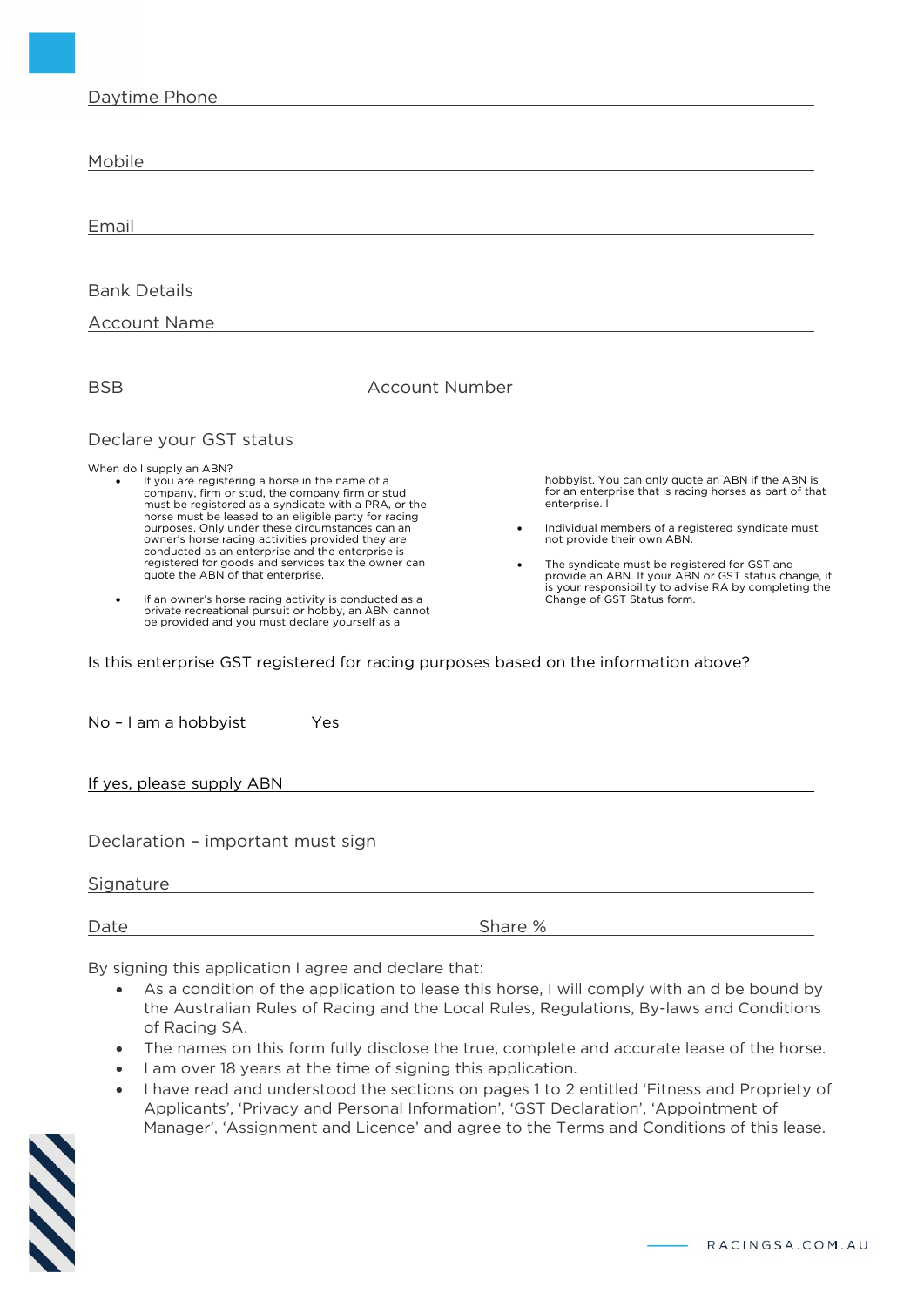# LEASE AMENDMENT

Lessee Details (for incoming lessee or existing lessee changing their lease %)

| Lease of a Racehorse Named                                    |                                                                                                                                  |                                                                                                                       |
|---------------------------------------------------------------|----------------------------------------------------------------------------------------------------------------------------------|-----------------------------------------------------------------------------------------------------------------------|
|                                                               | (Only to be completed when the Lessee is changing, or where the share percentage of the existing Lessee is changing in any way.) |                                                                                                                       |
| Lessee No.                                                    |                                                                                                                                  |                                                                                                                       |
| Please circle                                                 | Individual Owner                                                                                                                 | Registered Syndicate                                                                                                  |
| below)                                                        | (When completing this section you are required to provide ALL the information requested                                          |                                                                                                                       |
|                                                               |                                                                                                                                  |                                                                                                                       |
| Mr Mrs Miss Ms Other                                          |                                                                                                                                  |                                                                                                                       |
| Surname of Lessee/Registered Syndicate Name                   |                                                                                                                                  |                                                                                                                       |
|                                                               | Given Names of Lessee/Full Name of Registered Syndicate Manager                                                                  |                                                                                                                       |
| Postal Address                                                |                                                                                                                                  |                                                                                                                       |
| Postcode<br><u> 1989 - Johann Barbara, martxa alemaniar a</u> |                                                                                                                                  |                                                                                                                       |
| Daytime Phone                                                 |                                                                                                                                  |                                                                                                                       |
| Mobile                                                        |                                                                                                                                  |                                                                                                                       |
| Email                                                         | <u> 1989 - Johann Barn, mars eta bainar eta bainar eta baina eta baina eta baina eta baina eta baina eta baina e</u>             |                                                                                                                       |
| <b>Bank Details</b>                                           |                                                                                                                                  |                                                                                                                       |
| <b>Account Name</b>                                           |                                                                                                                                  |                                                                                                                       |
| <b>BSB</b>                                                    | <b>Account Number</b>                                                                                                            | <u> 1989 - Jan Stern Stern Stern Stern Stern Stern Stern Stern Stern Stern Stern Stern Stern Stern Stern Stern St</u> |



RACINGSA.COM.AU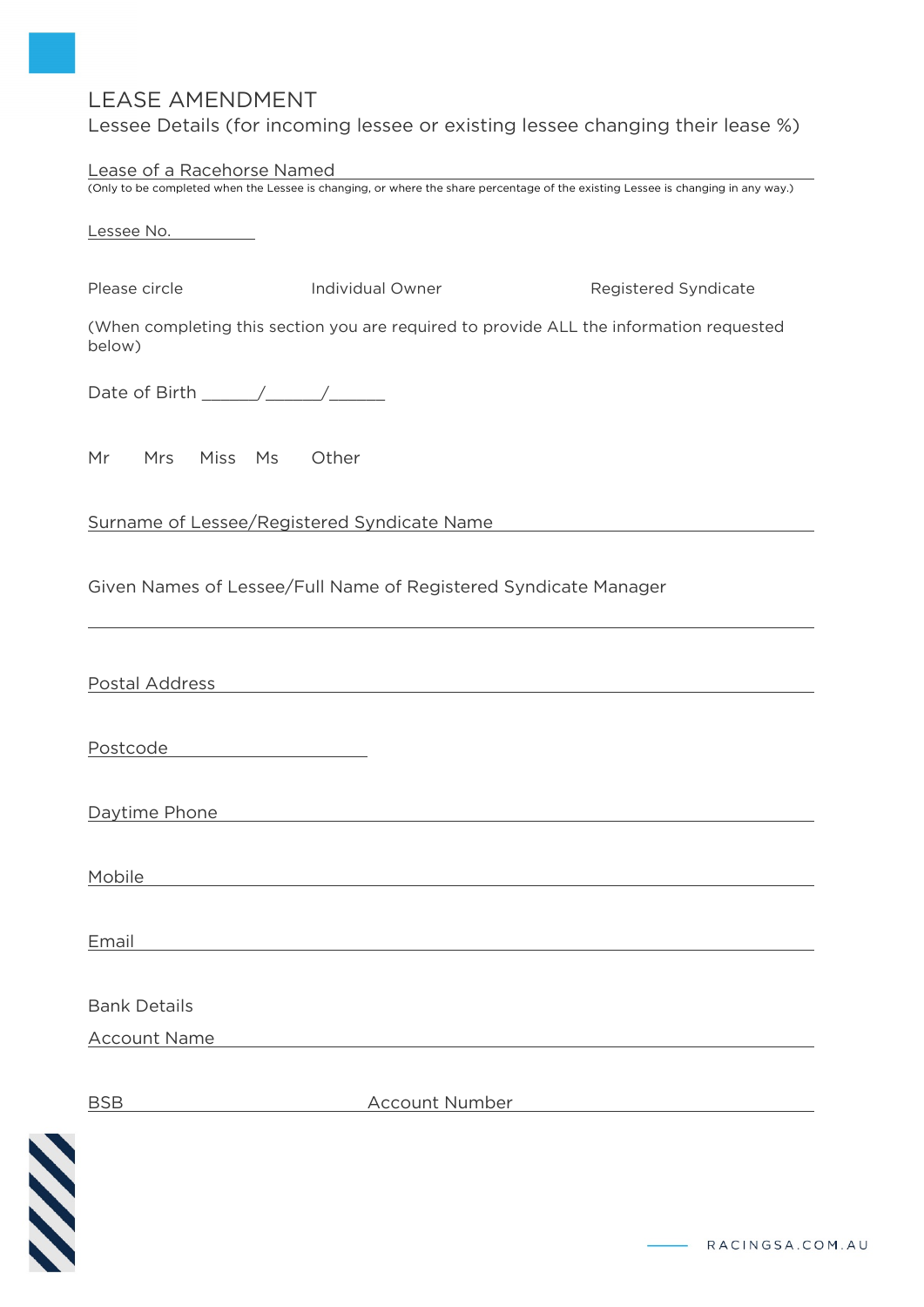## Declare your GST status

When do I supply an ABN?

- If you are registering a horse in the name of a company, firm or stud, the company firm or stud must be registered as a syndicate with a PRA, or the horse must be leased to an eligible party for racing purposes. Only under these circumstances can an owner's horse racing activities provided they are conducted as an enterprise and the enterprise is registered for goods and services tax the owner can quote the ABN of that enterprise.
- If an owner's horse racing activity is conducted as a private recreational pursuit or hobby, an ABN cannot be provided and you must declare yourself as a

hobbyist. You can only quote an ABN if the ABN is for an enterprise that is racing horses as part of that enterprise. I

- Individual members of a registered syndicate must not provide their own ABN.
- The syndicate must be registered for GST and provide an ABN. If your ABN or GST status change, it is your responsibility to advise RA by completing the Change of GST Status form.

|  |  | Is this enterprise GST registered for racing purposes based on the information above? |  |  |  |  |  |
|--|--|---------------------------------------------------------------------------------------|--|--|--|--|--|

No - I am a hobbyist Yes

If yes, please supply ABN

Declaration – important must sign

**Signature** 

Date Share %

By signing this application I agree and declare that:

- As a condition of the application to lease this horse, I will comply with an d be bound by the Australian Rules of Racing and the Local Rules, Regulations, By-laws and Conditions of Racing SA.
- The names on this form fully disclose the true, complete and accurate lease of the horse.
- I am over 18 years at the time of signing this application.
- I have read and understood the sections on pages 1 to 2 entitled 'Fitness and Propriety of Applicants', 'Privacy and Personal Information', 'GST Declaration', 'Appointment of Manager', 'Assignment and Licence' and agree to the Terms and Conditions of this lease.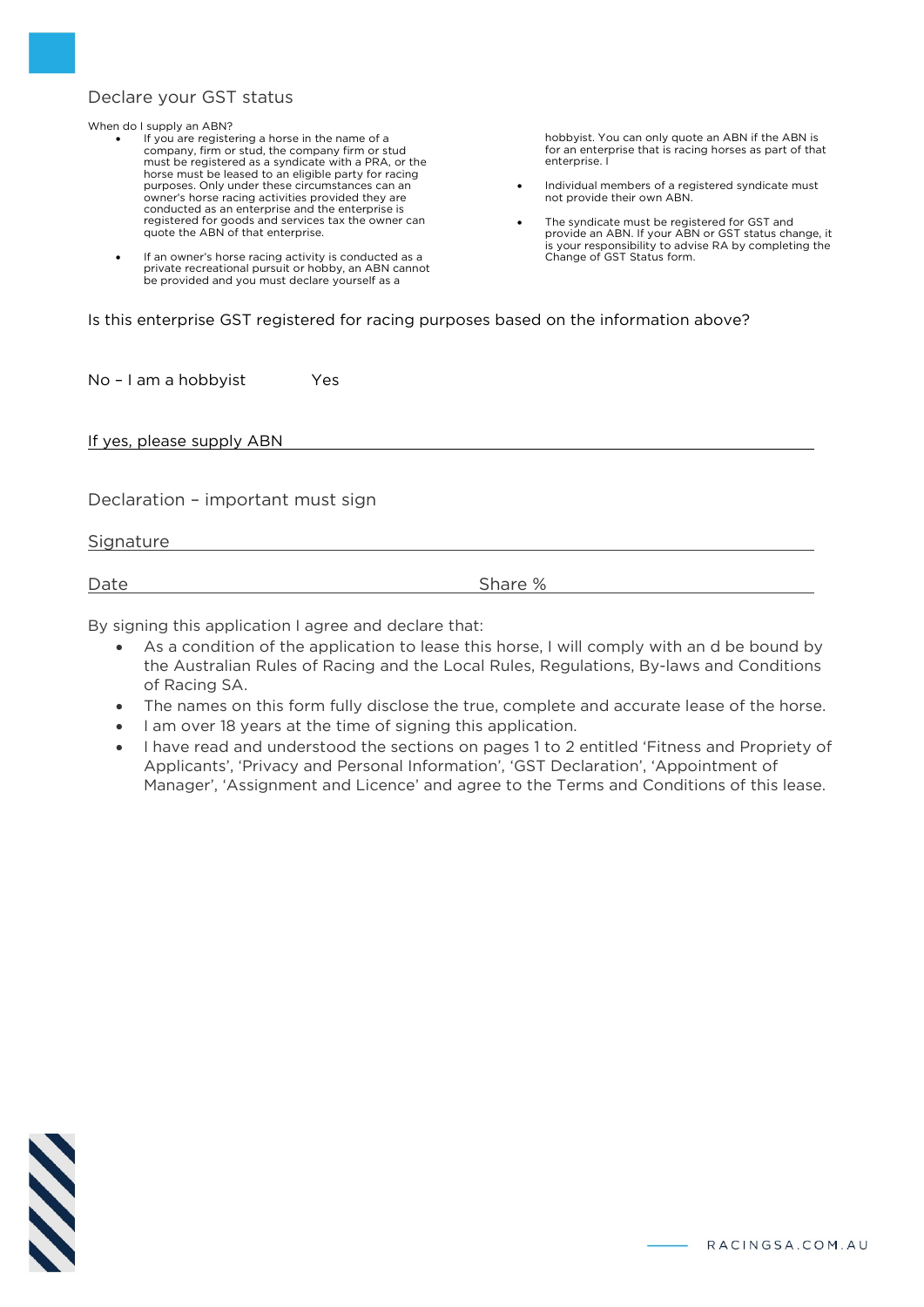# LEASE AMENDMENT: TERMS AND CONDITIONS

## LEASE DISPUTES

Racing SA receives numerous requests for advice in relation to disputes arising out of the leasing of racehorses. Disputes generally arise from the addition of special clauses to the standard lease and it is clear that these special clauses are often added to the lease without any real thought being given to the meaning and consequences of those clauses. Racing SA will not take sides in any such disputes and as their resolution through the Courts can often be an expensive and not always satisfactory procedure, the Board urges everyone involved in leasing of a horse to consider carefully the implications of any special clauses before they are inserted in the standard lease agreement. The existing forms make it clear that Racing SA accepts no responsibility for the due observance or nonobservance of the lease arrangements and if there are any disputes, Racing SA only has limited powers to intervene. Accordingly, Racing SA urges everyone concerned to give more consideration in future to the wording and consequences of any of these clauses. It may be appropriate to provide, in case a dispute should arise, that the matter should first be referred to arbitration by a neutral person to be agreed upon in advance. Such provision should be incorporated in the lease itself or in a letter of agreement. In that event there should be provision as to the costs of the arbitration and whether either party is entitled to legal representation. Other problem areas arise in relation to the desire of many owners to nominate the trainer by whom a particular horse is to be trained and where and when it is to be spelled, etc. Here again Racing SA urges everyone concerned to take far more care about these matters and to agree on all these matters in advance so that no misunderstandings arise later when it is often very difficult to do anything about them.

# TERMS AND CONDITIONS

1. The Lessee HEREBY COVENANTS AND AGREES WITH THE LESSOR that the

Lessee will at all times during the continuance of this lease:- (a) Pay to the Lessor, where applicable, the rental stated on the front of this form at the said address or such other place in the said State as he shall from time to time direct free of all deductions whatsoever within twenty-one days of the receipt of the same by the Lessee.

(b) Properly and skilfully train the said horse for racing purposes and provide all proper accommodation stabling food and clothing therefore in accordance with the standard usually supplied or provided in connection with the training of racehorses in the said

#### State.

(c) At all-time provide all necessary veterinary services for the said horse together with any medicines required in connection therewith in accordance with the advice of a qualified Veterinary Surgeon.

(d) Keep and maintain the said horse in good condition (whether actually racing or otherwise) and in the charge and care of careful and competent grooms and trainers. (e) Pay and discharge the costs expenses and fees of

maintaining racing and spelling the said horse in terms of this agreement.

(f) At all times enter and race the said horse in the name of the Lessee and in the name of no other person.

(g) Permit the Lessor, his servants and agents with or without Veterinary Surgeons at all reasonable times to enter upon the premises in which the said horse may be to inspect the state and condition thereof and for this purpose advise him at any time on request of its whereabouts.

(h) Take all and every such reasonable and usual precautions to prevent the said horse from being injured, becoming ill or destroyed provided nevertheless that the Lessee shall not be liable to the Lessor for any damage owing to injury to or illness or destruction of the said horse unless such injury illness or destruction shall have occurred through the neglect or default of the Lessee or any agent of the Lessee.

(i) Forthwith to lodge this Lease with Racing SA in accordance with the Rules of Racing in that behalf.

(j) Pay the registration fees of this Agreement to the Lessor on demand.

(k) At the expiration or sooner determination of this Lease, at the Lessee's cost, deliver to the Lessor at his address as stated on this form or such other place as the Lessor shall appoint but at no greater cost the said horse in the same good state and condition as the same now is.

2. That the LESSEE WILL NOT AT ANY TIME DURING THE SAID TERM:



(a) Without the prior consent in writing of the Lessor permit the said horse to be gelded or used for stud purposes or any other purpose than that of flat racing and training for the same and will not train for or race nor suffer or permit the said horse to be trained for or raced in any hurdle race or any steeplechase and will not school or permit to be schooled the said horse over jumps of any kind whatsoever.

(b) Race or suffer or permit to be raced the said horse at any race meeting or meetings other than those registered or approved by Racing SA.

(c) Do suffer or permit any act matter or thing whereby the said horse may be liable to disqualification under the Rules of Racing for the time being.

(d) Take or remove the said horse out of the said State without the prior consent, in writing, of the Lessor.

(e) Assign underlet or except for the purpose of the training thereof part with the possession and personal control training and management of the said horse without the prior consent in writing of the Lessor.

(f) Administer cause or permit to be administered any drug or medicine except with the approval of a qualified Veterinary Surgeon.

3. IT IS HEREBY MUTUALLY AGREED AND DECLARED by and between the Lessor and the Lessee as follows:

(a) That if the Lessee shall make default in the due and punctual payments of any rental payable hereunder, or in the due and punctual observance and performance of any of the other covenants, conditions and stipulations herein contained, or if the lessee of the said horse shall be warned off or disqualified by any Principal Racing Authority, or if any judgement be entered against the Lessee in any Court of Law and Racing SA gives permission, or if execution be issued against the goods effects or lands of the

Lessee, or in the event of the death of the Lessee or if the Lessee shall commit any act of bankruptcy, or the nomination of the said horse by the Lessee is refused by Racing NSW, THEN in any such cases the Lessor may determine the Agreement, and it shall be lawful for the Lessor or any duly appointed agent of the Lessor within one month of any such matter coming to the knowledge of the Lessor or such agent of the lessor without the necessity of making any formal or other demand to retake and recover possession of the said horse wheresoever the same may be, and for such purpose the Lessor and employees and agents of the lessor may enter the place where the horse is located or is supposed to be located without being responsible or answerable for any damage or loss resulting therefrom or occasioned thereby. Thereupon this Agreement shall cease and determine but without prejudice to any remedy for the recovery of any moneys which shall have already become due under this Agreement or of any damages for the breach of any of the covenants and agreements herein contained.

(b) That in the event of the disqualification of the Lessor by any Principal Racing Authority the rights of the parties shall be subject to the provisions of Rule 185 of the Australian Rules of Racing.

(c) That in the event of the determination of this Agreement pursuant to the provisions of paragraph (a) of this clause the Lessee shall forthwith execute and deliver to Racing SA all such transfers and other documents as may be necessary or be required by Racing SA to record such determination and to revest the said horse in the Lessor and the Lessor is HEREBY CONSTITUTED AND APPOINTED as the Lessees Attorney and